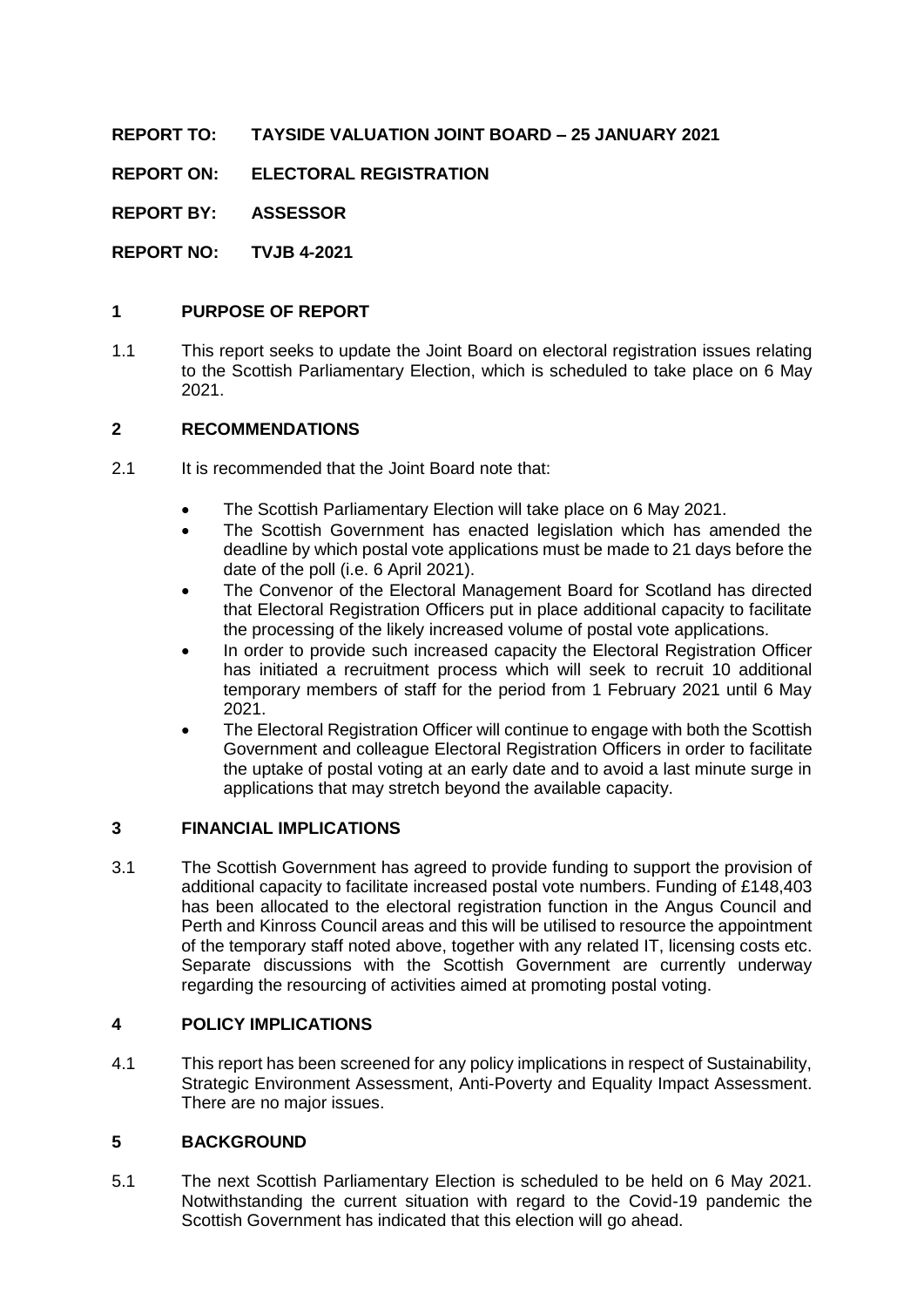- 5.2 The Scottish Government has however recognised that the current Covid-19 pandemic may impact on the conduct of this election and has introduced a range of measures aimed at mitigating these impacts. Whilst many measures relate to the conduct of the poll itself, other measures concern an anticipated increase in demand for postal voting and these are noted below:
	- The deadline by which any postal vote application must be made has been amended to 21 working days before the date of the poll (i.e. 6 April 2021).
	- Additional funding is to be provided to Electoral Registration Officers to allow them to appoint temporary staff to assist with the processing of additional postal votes.
	- Dialogue is continuing with the Scottish Government regarding the most appropriate means of promoting postal voting to individuals who do not currently have a postal vote.
- 5.3 In the light of the above situation, the Convenor of the Electoral Management Board for Scotland has exercised his powers to make formal directions to both Electoral Registration Officers and Returning Officers concerning preparations for the poll. These directions include:

"Direction 7: Anticipating a significant increase in postal vote numbers, following Electoral Commission research undertaken in August and November 2020, **Electoral Registration Officers are directed to put in place capacity to facilitate the processing of the likely volume of postal vote applications in time for the election."**

- 5.4 The Electoral Registration Officer has therefore initiated a recruitment process with the aim of appointing 10 additional temporary members of staff to assist with the processing of postal votes. It is anticipated that, circumstances allowing, these staff will be appointed for the period from 1 February 2021 until 6 May 2021. Due to the nature of the task these staff members will be required to work within the Joint Board's offices in Forfar and in Perth and this will require other supervising and supporting staff to attend the offices during this period. If necessary, in order to maintain appropriate social distancing and other health and safety measures relevant to the Covid-19 pandemic, staff not essential to the processing of the election shall continue working remotely from the offices during this period.
- 5.5 The Electoral Registration Officer will continue to liaise with both the Scottish Government and colleague Electoral Registration Officers to ascertain the most effective means of facilitating postal voting for electors who do not currently have a postal vote in place. Current avenues being pursued include a national advertising campaign and a write out to those electors who do not currently have a postal vote in place advising them of the mechanisms to make an application should they wish to do so.
- 5.6 It will be a key element of the process to ensure that:
	- Any promotional activity aimed at facilitating postal voting takes place at an early date: The risks attached to a very large numbers of electors submitting an application for a postal vote close to the statutory deadline are very significant. Such an outcome may potentially result in individual electors being disenfranchised because an application is not submitted timeously. It may also result in such substantial numbers of electors submitting applications very close to the deadline that the system is overwhelmed and applications cannot be processed within the statutory timescales.
	- Electors who already have a postal vote in place are not included with any promotional activities. Any such actions risk confusing electors and overburdening an already stretched Electoral Registration system.